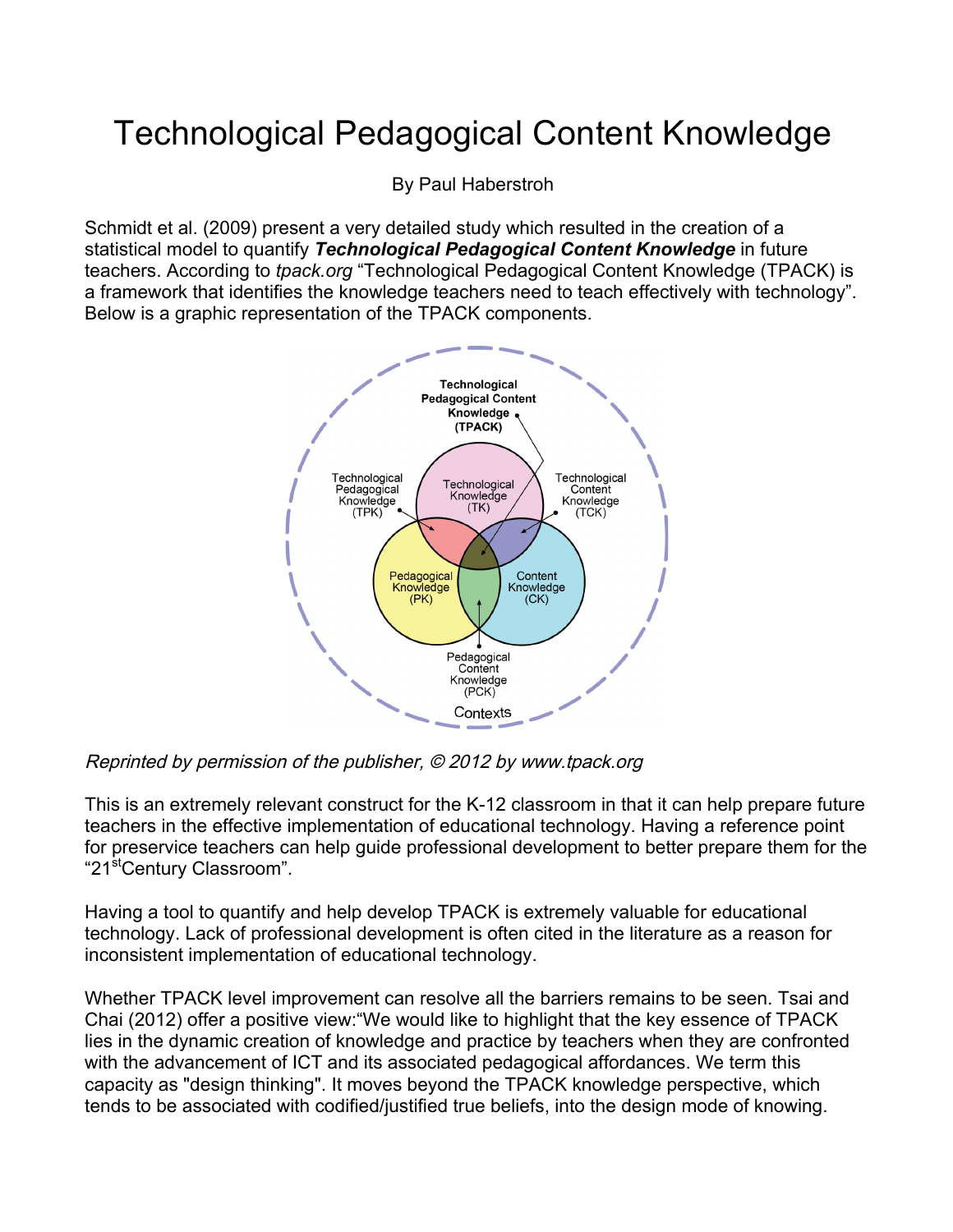Design thinking seeks to change and improve current situations and create what is desired. It may therefore tackle both first and second order barriers as it treats all barriers as problems that need to be tackled and resolved through human creative thinking".

While professional development is a critical factor in the efficacy of any technology implementation, it is not the only issue educational technology faces. Ertmer and Ottenbreit-Leftwich (2010) identify an important dynamic that is also a barrier to the implementation of educational technology: "For many teachers, possessing the relevant knowledge, confidence, andbeliefs is enough to empower them to integrate technology into their classrooms in meaningful ways. We probably all know teachers who have managed to be successful users, despite facing multiple barriers, including the lack of support (Ertmer, Gopalakrisnan, & Ross, 2001). Yet, for the vast majority of teachers, this is still not enough, as research indicates that innovative teachers are easily overpowered by pressures to conform (Roehrig et al., 2007). "Teachers are not 'free agents' and their use of ICT for teaching and learning depends on the interlocking cultural, social, and organizational contexts in which they live and work'' (Somekh, 2008, p.450). And, unfortunately, for most, the culture to which they must conform has not adopted a definition of effective teaching that includes the notion of technology as an important tool for facilitating student learning".

Quantifying and addressing TPACK for preservice teachers is a significant step in the future success of teachers' effectively implementing educational technology. I would suggest that the TPACK framework studies be extended to include not only more advanced students but also current inservice teachers and administrators. Subsequent follow up studies with the same participants would also prove to be extremely valuable.

Until all educators and administrators have a reasonable TPACK level, there will be barriers to effective implementation and use of technology in education.

## References:

Denise A. Schmidt, Evrim Baran, Ann D. Thompson, Punya Mishra, Matthew J. Koehler & Tae S. Shin (2009) Technological Pedagogical Content Knowledge (TPACK), *Journal of Research on Technology in Education*, 42:2, 123-149, DOI: 10.1080/15391523.2009.10782544

Peggy A. Ertmer & Anne T. Ottenbreit-Leftwich (2010) Teacher Technology Change*, Journal of Research on Technology in Education*, 42:3, 255-284, DOI: 10.1080/15391523.2010.10782551

Ertmer, P. A., Gopalakrishnan, S., & Ross, E. M. (2001). Technology-using teachers: Comparing perceptions of exemplary technology use to best practice. *Journal of Research on Technology in Education*, 33(5).

Roehrig, G. H., Kruse, R. A., & Kern, A. (2007). Teacher and school characteristics and their influence on curriculum implementation. J*ournal of Research in Science Teaching*, 44, 883- 907.